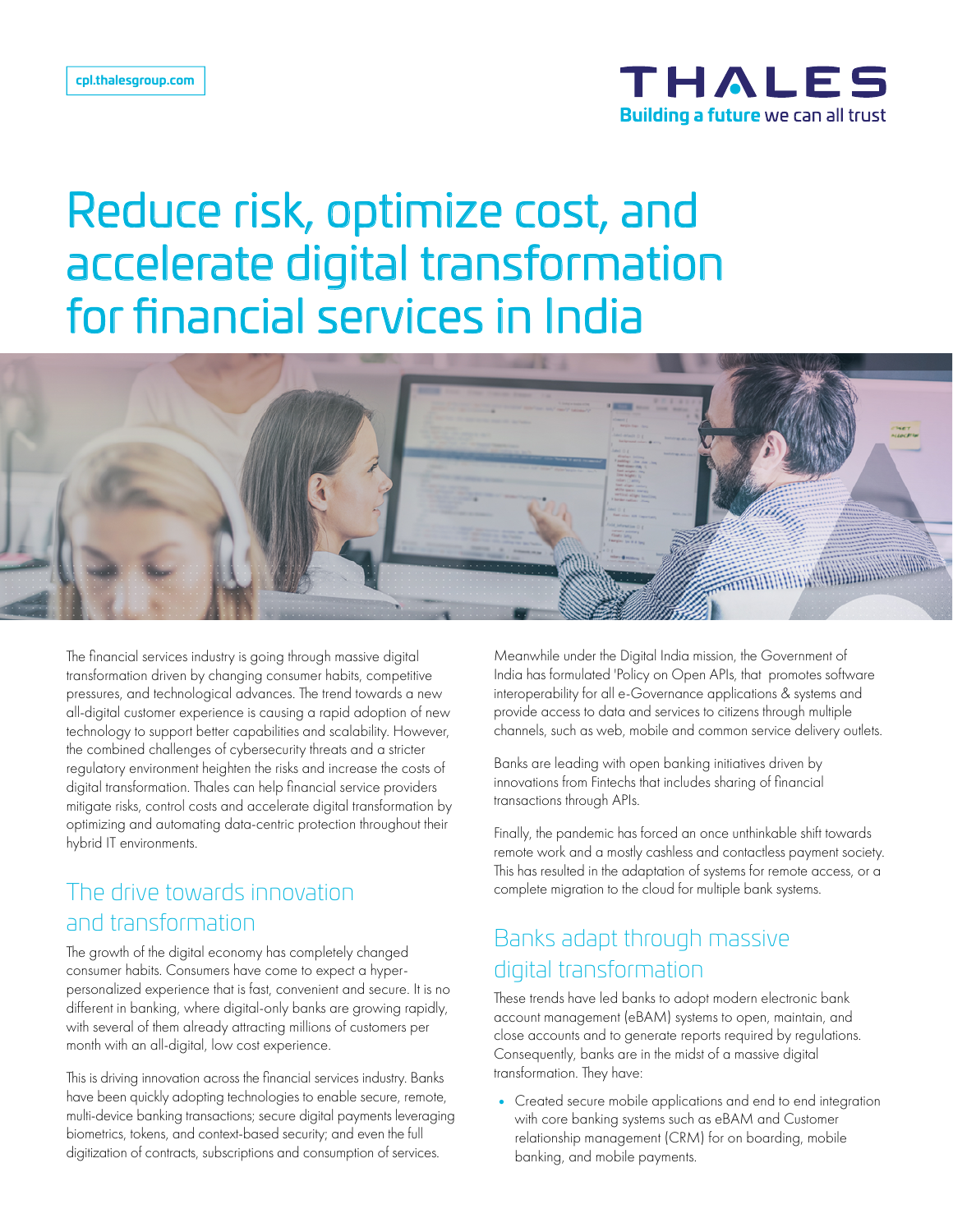- Put in place contextual transaction risk analysis (TRA) systems that integrate machine learning and artificial intelligence with strong customer authentication.
- Adopted hybrid and cloud-based workloads for core banking applications, which enables scalability and flexibility and supports employee remote access.
- Employed modern automated digital certificates and blockchainbased networks for financial, inter-bank, and foreign exchange transactions to create a non-repudiatable transaction record.
- Responded to open banking mandates by:
	- ° Adding capabilities for secure communications with third parties to core offerings.
	- Employing big data analytics to gather insights and capitalize on consumer behavior and preference data.
	- ° Making the multi-factor authentication process as easy as possible for customers.

# Cybersecurity and regulatory risks escalate transformation costs

The process of digitalization has forced financial institutions to capture ever-increasing amounts of sensitive customer data to make banking easier and to create new desirable financial services for customers. But the dramatic rise in cyberattacks together with the dissolution of the security perimeter caused by the adoption of hybrid IT, generate the need for ever more security solutions. With multiple solutions protecting different platforms and different environments, the costs and complexity of protecting the new hybrid IT infrastructure grows exponentially.

Today organizations & financial institutions are facing more and more compliance and regulatory measures to protect the confidential & sensitive data wherever it is stored or used (data at rest/data in transit protection)

A very important measure to be adopted is: **decouple keys** from data - encryption keys should always be segregated and separately managed from application owners in a certified key management solution (FIPS 140-2 Level 3 )

Some of the below compliance mandates have necessitated for having defense in depth data security controls

ISO 27001 Requirements: A.12.3 Cryptographic controls & Key Management

- PCI DSS (Payment Card Industry Data Security Standard)
- RBI Guidelines on Information Security/Cybersecurity Framework/Digital Payments Guidelines
- SEBI for CyberSecurity & Resilience Framework
- IRDA Guidelines on Information & CyberSecurity
- IDRBT guidelines for Cloud Security
- UIDAI guidelines for Aadhar Vault
- NPCI DEM Mandate/Message Authentication Code
- GDPR (General Data Protection Regulation)
	- ° enforced from 25 May 2018
- Data Protection Bill (Coming soon)
	- ° Privacy by design principle to be incorporated

Financial institutions find themselves in a difficult situation. The digital customer experience, openness of modern banking and flexibility of hybrid IT are essential to their business. Nevertheless, they create a vulnerability when it comes to privacy and data protection.

# How Thales can help: A cybersecurity approach for risk reduction and cost optimization

#### Challenge 1: Protection of the cloud transformation

While cloud platforms may be secure, the shared responsibility model dictates that, the organization that owns the data and grants access to this data is ultimately responsible for its security. It is important to choose a data security framework that works across multiple cloud providers, [since 81% of organizations use](https://cpl.thalesgroup.com/resources/encryption/2021/apac-data-threat-report) more than 2 [cloud service providers](https://cpl.thalesgroup.com/resources/encryption/2021/apac-data-threat-report).

#### Solution: Streamlined Data and Identity Protection across Hybrid IT

Thales solutions streamlines data and identity protection in the cloud, implementing solutions that can scale across multi-cloud environments and allows customers to reduce the number of security solutions used, reducing cost, complexity and points of failure.

Thales Data Protection solutions protect sensitive data at rest with the CipherTrust Data Security Platform, using obfuscation technologies, such as encryption and tokenization, so that even if the data is stolen, it is unusable to cyber criminals. Thales Hardware Security Modules (HSMs) safeguard digital identities, applications and sensitive key materials that are used to protect applications and new initiatives based on blockchain or IoT technology. Thales network encryption solutions protect network traffic between data centers and the headquarters to backup and secure disaster recovery sites whether on premises or in the cloud.

Thales Identity and Access Management solutions simplify user access to cloud services, streamline cloud identity management, and help eliminate password difficulties for IT and users. The solution maintains both security and a frictionless user experience by requiring an additional authentication in high-risk situations.

### Challenge 2: Complexity of privacy compliance and data protection

The complexity of compliance with the myriad of global regulations and the challenge of protecting data across multiple environments is a major challenge for financial service providers. Data security and privacy compliance need to be automated with policy-based protection for all sensitive data.

Protect your sensitive data, regardless of where it flows or resides.

Determine where your most sensitive assets are located across your on-premises, cloud, and virtual environments. Search your file servers, applications, databases, and virtual machines for data at rest that must to be protected.